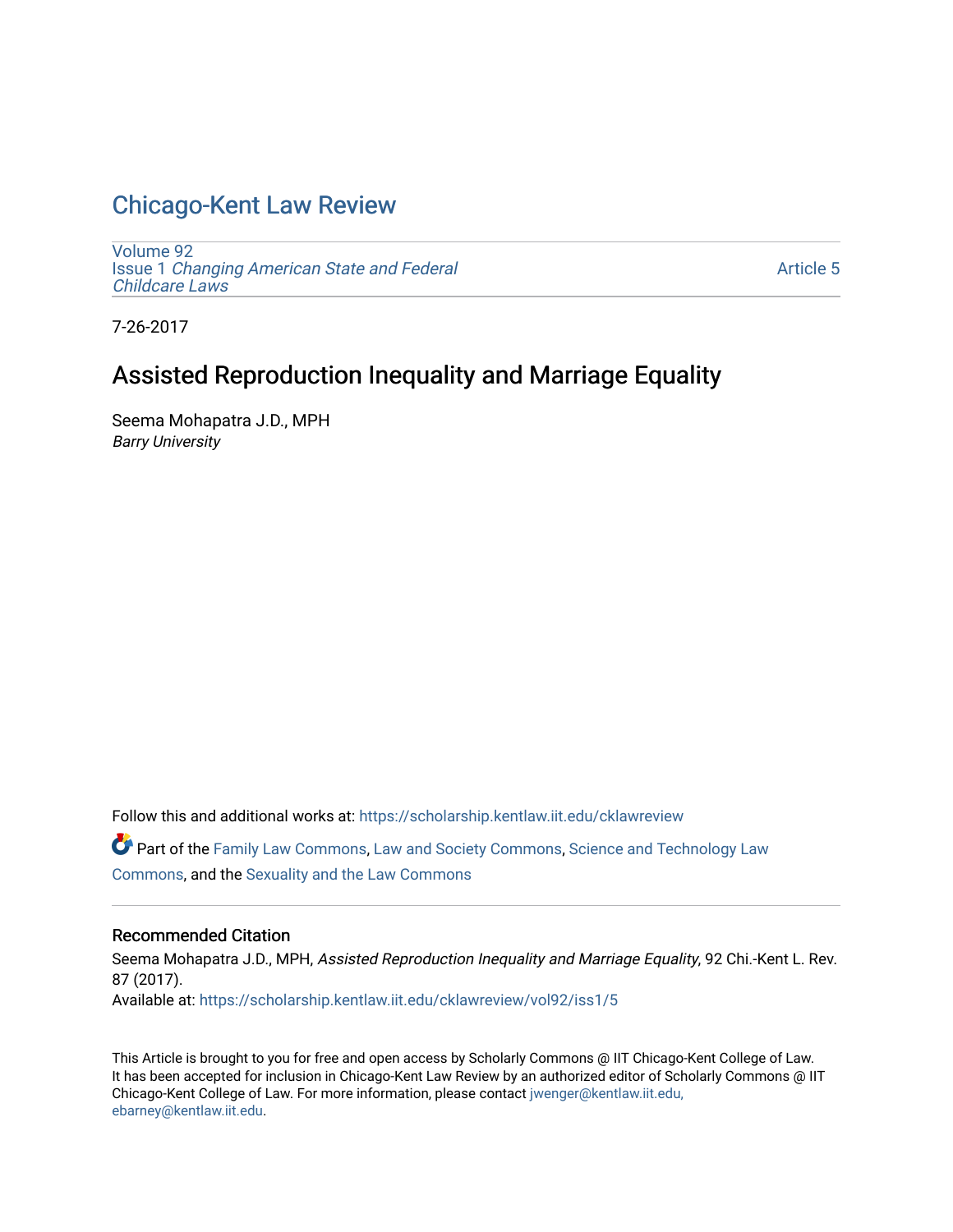## ASSISTED REPRODUCTION INEQUALITY AND MARRIAGE EQUALITY

#### SEEMA MOHAPATRA, JD, MPH

'"The first bond of society is marriage; next, children; and then the fami- $\mathrm{lv.}^{\cdot\cdot\cdot 1}$ 

-Justice Kennedy, *Obergefell v. Hodges*.

## I. INTRODUCTION

Marianne and Erin Krupa, a married lesbian couple, have been trying to have a baby via in vitro fertilization for three years.<sup>2</sup> Between the two of them, they have suffered six miscarriages.3 They have spent over \$50,000 on infertility treatments.4 Although New Jersey is one of fifteen states that requires health insurance companies to offer or cover infertility coverage, the Krupas do not meet New Jersey's definition of infertility.<sup>5</sup> The Krupas, along with another lesbian couple, have brought suit against the New Jersey Department of Banking and Insurance, based on the claim that the insurance mandate discriminates against their sexual orientation.<sup>6</sup> This Article considers this timely case study in light of the much-heralded *Obergefell v. Hodges* decision and the Affordable Care Act's nondiscrimi-

6. *Lesbian Couple Sues New Jersey Over Infertility Treatment Law*, *supra* note 3.

 Associate Professor of Law, Barry University Dwayne O. Andreas School of Law, Northwestern University School of Law, JD, Yale University, MPH. Thank you to Dean Leticia Diaz for supporting this research with a summer grant. I am grateful to Megan Fuller, Abraham Elmazahi, and Kati Haupt for their wonderful research assistance.

<sup>1.</sup> Obergefell v. Hodges, 135 S. Ct. 2584, 2594 (2015) (quoting CICERO, DE OFFICIIS 57 (W. Miller transl. 1913)).

<sup>2.</sup> Megan Jula, *4 Lesbians Sue Over New Jersey Rules on Fertility Treatment*, N.Y. TIMES, Aug. 8, 2016, http://www.nytimes.com/2016/08/09/nyregion/lesbian-couple-sues-over-new-jersey-rules-forfertility-treatment.html.

<sup>3.</sup> *Lesbian Couple Sues New Jersey Over Infertility Treatment Law*, CBS NEWS, (Aug. 29, 2016, 6:51 AM), http://www.cbsnews.com/news/lesbian-couple-sues-new-jersey-over-infertility-treatmentlaw/.

<sup>4.</sup> Jula, *supra* note 2.

<sup>5.</sup> N.J. STAT. ANN., §17B:27–46.1x (West 2016). New Jersey law's definition of infertility only anticipates opposite-sex couples. In New Jersey's statute infertility "means the disease or condition that results in the abnormal function of the reproductive system such that a person is not able to: impregnate another person; conceive after two years of unprotected intercourse if the female partner is under thirtyfive years of age, or one year of unprotected intercourse if the female partner is thirty-five years of age or older or one of the partners is considered medically sterile; or carry a pregnancy to live birth." *Id.*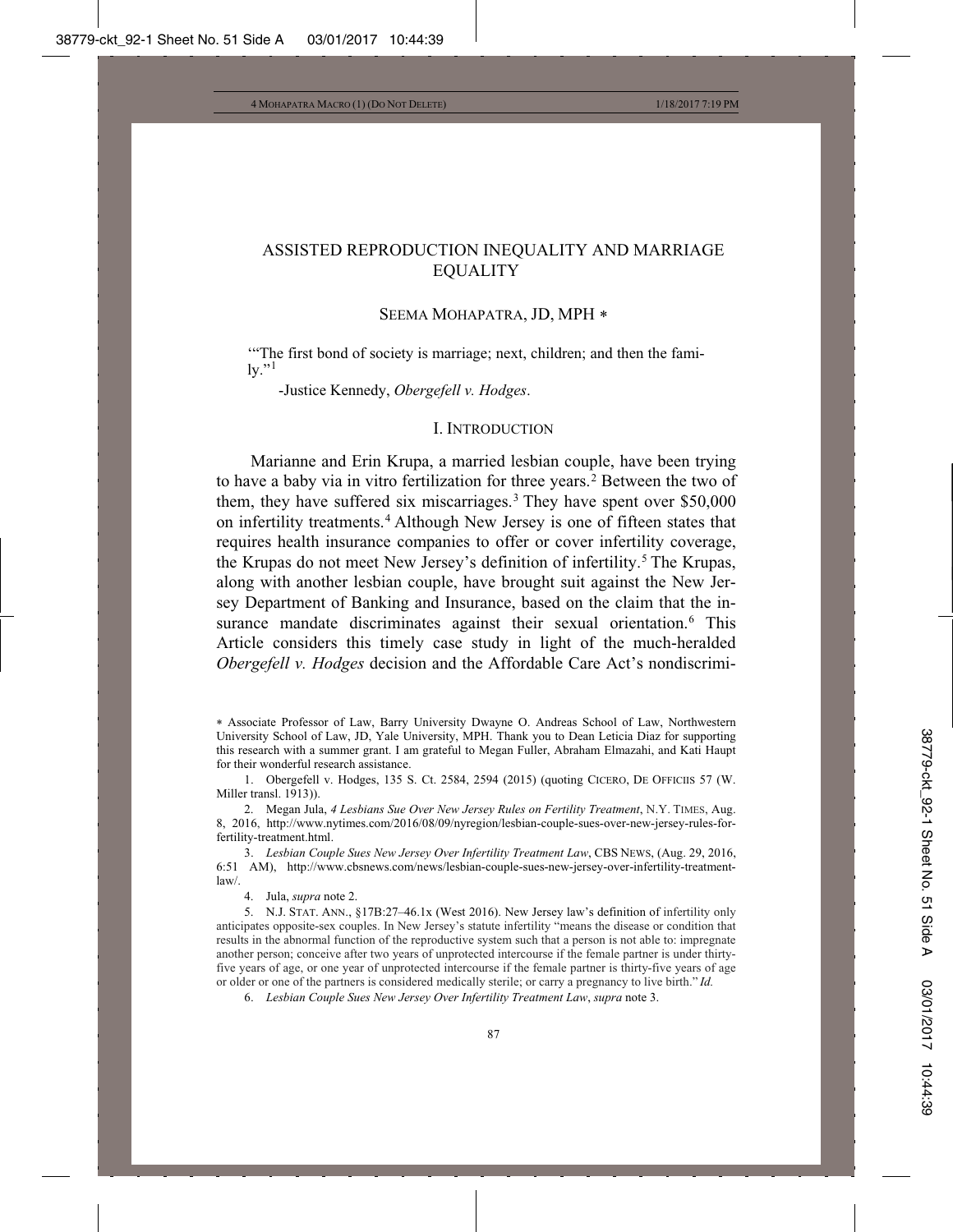nation protections. In *Obergefell,* Justice Kennedy declared that "marriage is fundamental under the Constitution" and should "apply with equal force to same-sex couples."7 This article examines how the advent of marriage equality may impact the rights of same-sex couples to have biological children via assisted reproduction and surrogacy. Specifically, this article points out the ways that the *Obergefell* decision affects the law of infertility. By the law of infertility, I mean the laws that require insurance coverage of infertility treatments and other assisted reproductive technologies ("ART"). Because same-sex couples are not able to have biological children with each other without ART, they are functionally infertile. However, insurance companies and state statutes use a medical definition of infertility. I suggest that this conception must change in order for same-sex couples to enjoy the same ART benefits that heterosexual couples enjoy.

Part II of this Article examines the *Obergefell* decision as a backdrop for the impetus for legal change in the realm of increased access to ART. Part III paints a landscape of how infertility treatment is provided in the United States, and the potential roadblocks for same-sex couples. In this section, I discuss access to infertility and ART services for same-sex couples. Part IV provides an overview of the opportunities and challenges for biological parenthood via surrogacy for same-sex couples.<sup>8</sup> Part V suggests reform efforts that may be needed for the law to be updated to accommodate for same-sex access to these services. Part V also suggests that equality may not be enough, as ART access in the United States is often more a matter of one's bank account than their sexual orientation. I suggest efforts for activism in this realm to open up ART beyond its typically white, upper-middle-class patrons to all those who wish to have a biological child.

## II. *OBERGEFELL* AND OPPORTUNITIES FOR INCREASED ART **ACCEPTANCE**

Although scholars and activists have long noted the lack of access to assisted reproduction in gay and lesbian couples,9 *Obergefell v. Hodges* and

7. *Obergefell*, 135 S. Ct. at 2589.

9. John Robertson has been one of the earliest and most renown scholars advocating for procreative liberty for LGBTQ couples. *See* John A. Robertson, *Gay and Lesbian Access to Assisted Reproductive Technology*, 55 CASE W. RES. L. REV. 323, 331 (2005).

<sup>8.</sup> This article will focus on ART services such as IVF and surrogacy. In a few years, it may be possible for LGBT individuals to have uterine transplants. This may be most appealing to a transwoman who wishes to carry a pregnancy. At this current time, uterine transplantation is experimental. However, the state of technology is so rapid, and that this may actually be a possibility as a potential of biological parenthood. *See* Kavita Shah Arora & Valarie Blake, *Uterus Transplantation: Ethical and Regulatory Challenges*, J. MED. ETHICS 396, 396 (2013).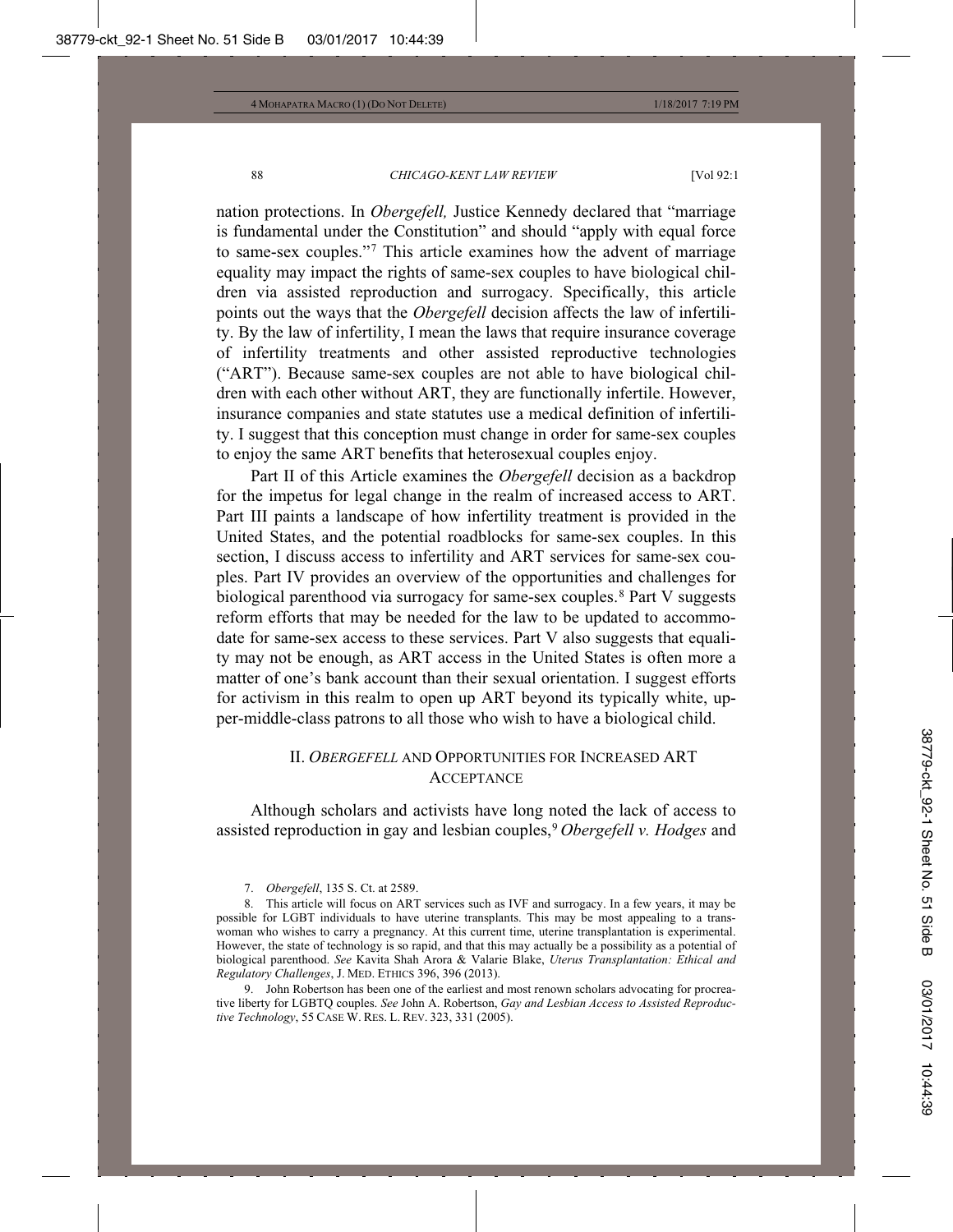the ACA's nondiscrimination provision provide an impetus for legal equality. ART is "an important tool for leveling the procreative playing field for lesbian, gay, bisexual, and transgender individuals ("LGBT") who seek to procreate in familial units that do not have the potential for coital reproduction."10 Professor Kimberly Mutcherson rightly notes that ART allows LGBT individuals to build biologically-related families.<sup>11</sup> Equal access to ART can be culled from *Obergefell v. Hodges'* focus on the parenthood rights of LGBT individuals.

### *A. Obergefell v. Hodges and ART Access for LGBT Couples*

In justifying the decision to grant marriage rights to gay couples, Justice Kennedy, in the majority opinion in *Obergefell*, notes that the right to marry "safeguards children and families and thus draws meaning from related rights of childrearing, procreation, and education."12 Kennedy also states that marriage affords "the permanency and stability important to children's best interests."13 Kennedy specifically acknowledges that "many same-sex couples provide loving and nurturing homes to their children, whether biological or adopted."<sup>14</sup> These excerpts demonstrate the Supreme Court's contemplation of same-sex couples participating in all the same activities and institutions as opposite-sex couples, principally childrearing.

By mentioning biological parenthood in the context of marriage equality, the Supreme Court accepts that same-sex couples can and do have biologically related children via ART. Thus, the *Obergefell* decision acknowledges the reality of gay parenthood, including gay "biological" parenthood, and dispels false stereotypes about gay parents as somehow deviant.15 Although *Obergefell* does not create a right to biological parenthood, Justice Kennedy mentions the right of gay and lesbian couples to "marry, establish a home and bring up children."16 For many people, the right to marry is incomplete without the right to have children.<sup>17</sup> An estimated 30% of married same-sex couples have children, and are raising

12. *Obergefell*, 135 S. Ct. at 2600.

16. *Obergefell*, 135 S. Ct. at 2600. (quoting Meyer v. Nebraska, 262 U.S. 390, 399 (1923)).

17. Evie Jeang, *Reviewing the Legal Issues that Affect Surrogacy for Same-Sex Couples*, L.A. LAW., Jul.–Aug. 2016, at 12.

<sup>10.</sup> Kimberly M. Mutcherson, *Procreative Pluralism*, 30 BERKELEY J. GENDER L. & JUST. 22, 41 (2015).

<sup>11.</sup> *Id.*

<sup>13.</sup> *Id.* at 2600.

<sup>14.</sup> *Id.*

<sup>15.</sup> Courtney Megan Cahill, *Obergefell and the "New" Reproduction*, 100 MINN. L. REV. HEADNOTES 1, 6 (2016).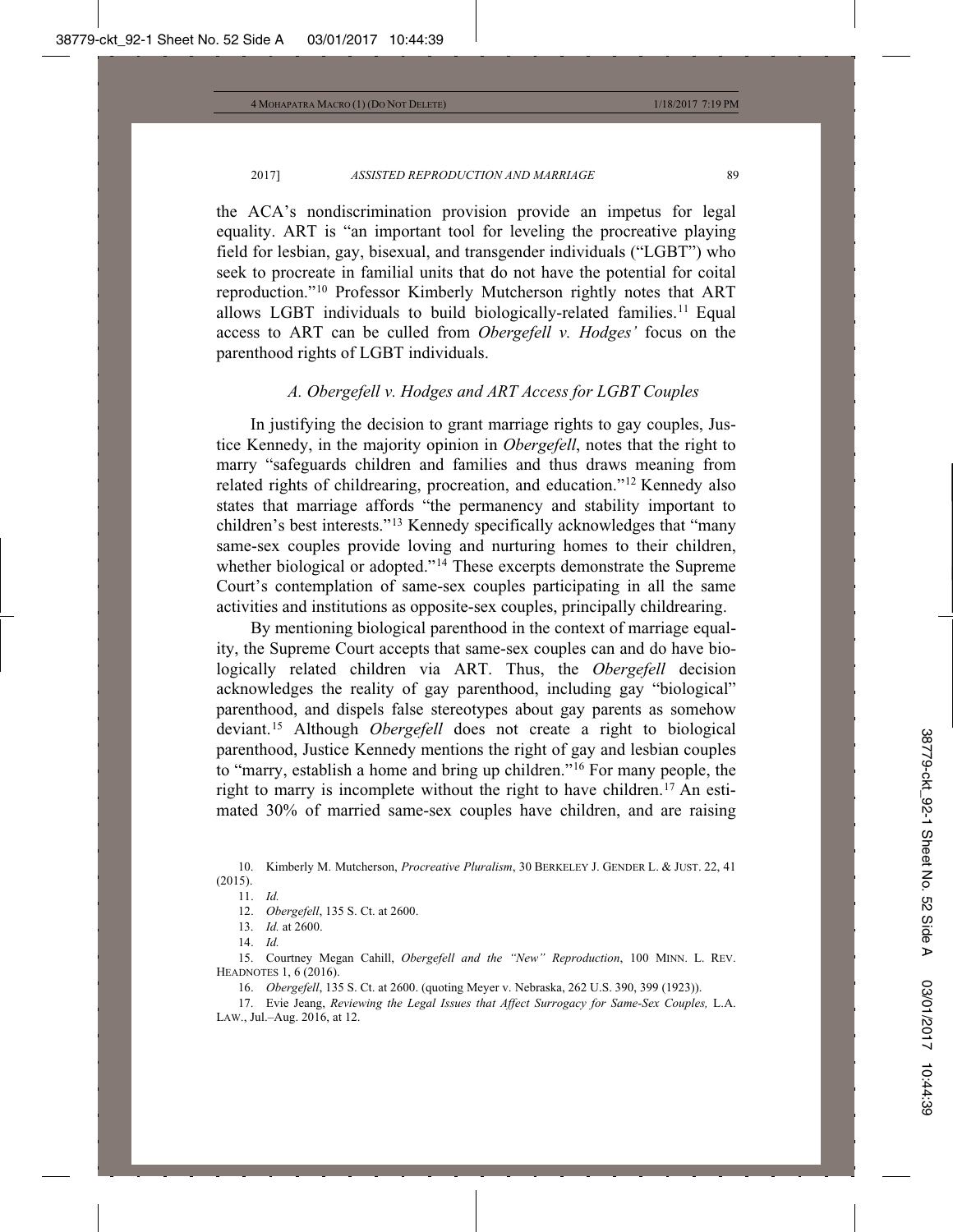nearly 200,000 children.<sup>18</sup> Many married same-sex couples turn to surrogacy or adoption to grow their families.<sup>19</sup> Although some fear that marriage equality will not mean equality in parenthood,<sup>20</sup> optimistically the *Obergefell* decision may lead to broader acceptance of assisted reproduction, such as surrogacy. $21$ 

Professor Courtney Cahill notes *Obergefell* suggests that procreation is a constitutionally protected liberty right by acknowledging the interconnectedness of marriage and procreation by calling them "related rights" that compose a "unified whole."22 *Obergefell* may bring constitutional parity between sexual and assisted reproduction.<sup>23</sup> Professor Douglas NeJaime deems family-based LGBT equality as "particularly significant to the status of assisted reproduction, which is central to same-sex family formation."24 He suggests that marriage equality has the potential to normalize numerous types of ART for all families, including surrogacy.25

I agree with the scholars who suggest that the *Obergefell* ruling "extends constitutional shelter to choices concerning. . .family relationships, procreation, and childrearing."26 It also establishes a constitutional norm of sexual orientation equality in marriage as the "related rights" of childrearing and procreation.27 *Obergefell* now leads to the notion that parenthood should accommodate same-sex couples.<sup>28</sup> This article argues that, with this backdrop of marriage equality, there is a push towards assisted reproduction equality. Couples like the Krupas are desperate to have children who are biologically related to them.<sup>29</sup> Their state recognizes their marriage, but there is a question about whether it affords them the same opportunity for ART as it does to opposite-sex infertile couples.

18. June Carbone & Naomi Cahn, *Marriage and the Marital Presumption Post-Obergefell*, 84 UMKC L. REV. 663, 663 (2016).

19. Jeang, *supra* note 17, at 12.

20. Carbone & Cahn, *supra* note 18, at 663.

22. Cahill, *supra* note 16.

23. *Id.* at 8–10.

24. Douglas NeJaime, *Marriage Equality and the New Parenthood*, 129 HARV. L. REV. 1185, 1252–1253 (2016).

25*. Id.*

26. Cahill, *supra* note 15.

27. *Id.*

28. NeJaime, *supra* note 24, at 1190.

29. I have written elsewhere about how different forms of ART have made biological parenthood the normative ideal at the expense of adoption, whether justified or not. *See* Seema Mohapatra, *Fertility Preservation for Medical Reasons and Reproductive Justice,* 30 HARV. J. RACIAL & ETHNIC JUST. 193, 218–19 (2014).

<sup>21.</sup> *Id.*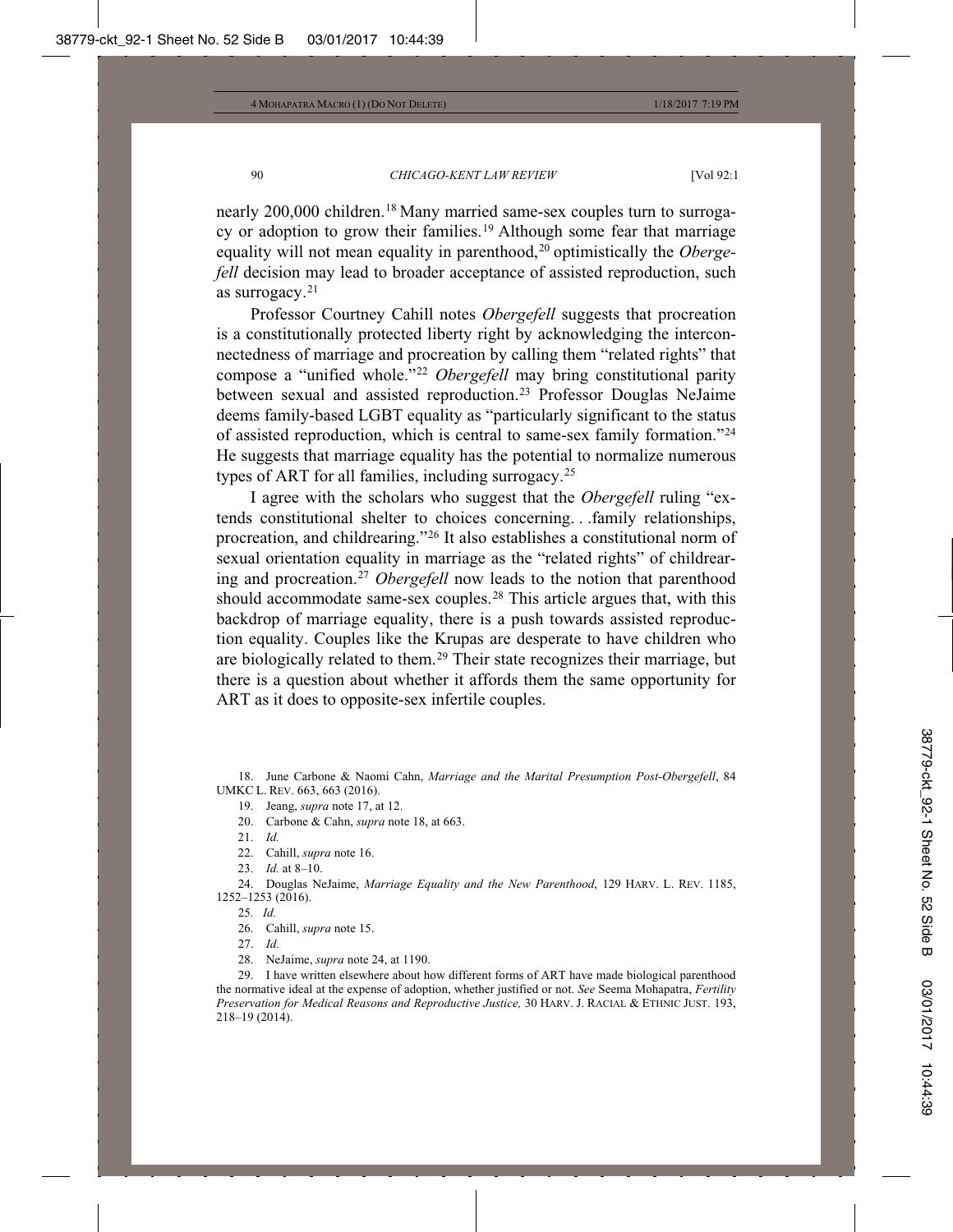#### III. ASSISTED REPRODUCTION FOR ALL?

ART services are costly, and as a result—unless one has access to insurance coverage—primarily the wealthy have access to this avenue of reproduction.30 Part III provides an overview of how assisted reproduction is provided in the United States and the potential roadblocks for same-sex couples. In this section, I discuss access to ART for same-sex couples.

## *A. Access to ART Services*

In light of the increased acceptance of gay and lesbian parenthood, there should be an effort to be more equitable for such couples in terms of access to biological parenthood. I am not making a value statement here about the preference of biological parenthood over other types of parenthood, such as adoption. Instead, out of fairness, LGBT couples, such as the Krupas discussed above, should have the same access to ART as their heterosexual counterparts.

Medical infertility is quite common. According to data from the Centers for Disease Control, 12% of women who are of reproductive age are infertile and 7.5% of all sexually experienced men younger than age 45 reported seeing a fertility doctor during their lifetime.<sup>31</sup> Many health insurance companies do not view having a child as medically necessary, and thus do not cover infertility treatment. Instead, it is considered an elective procedure.32 Many hoped that the Affordable Care Act would add infertility treatment to its essential health benefits.<sup>33</sup> Access to ART is linked to household income, marital status, education level, race, ethnicity, and age.34 "A dichotomy exists between the 'haves,' those with the financial means to undergo infertility treatment, and the 'have-nots,' those who lack such means."<sup>35</sup>

30. Anne Fidler & Judith Bernstein, *Infertility: From a Personal Public Health*, 114 PUB. HEALTH REP. 494, 497 (1999).

31. Kimberly Leonard, *Who Has the Right to Build a Family? The Focus on LGBT Rights Could Lead to More Options for Those Seeking to Have Biological Children*, U.S. NEWS (Aug. 15, 2016, 12:01 AM), http://www.usnews.com/news/articles/2016-08-15/same-sex-infertility-case-exposes-lackof-access-to-reproductive-treatment?src=usn\_tw.

32. *Id.*

33. *Id.*

34. Marissa A. Mastroianni, *Bridging the Gap Between the "Have" and the "Have-Nots": The ACA Prohibits Insurance Coverage Discrimination Based Upon Infertility Status*, 79 ALB. L. REV. 151, 151 (2016); Debora Spar & Anna M. Harrington, *Building a Better Baby Business*, 10 MINN. J.L. SCI. & TECH. 41, 49–50 (2009).

35. Mastroianni, *supra* note 34, at 151.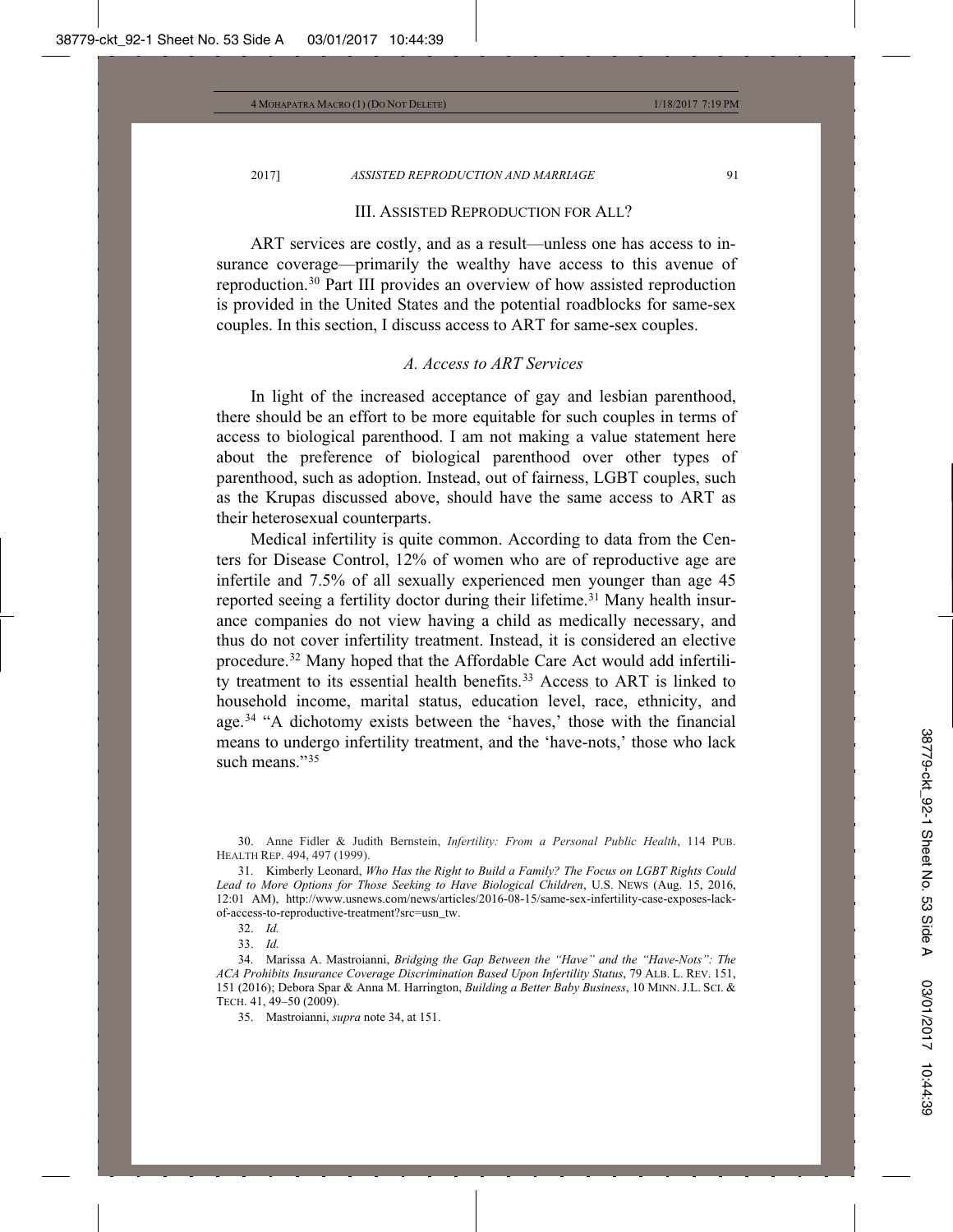The lack of coverage has forced many couples to go into debt or mortgage their homes in order to access ART. "Among employers with 500 or more workers, last year only 54% covered an evaluation provided by a specialist, 32% covered drug therapy and 24% covered in vitro fertilization, according to Mercer consulting group."36 This is a decrease since 2013 when coverage reached its peak.

ART can be very expensive, and even when covered, unlimited cycles are not covered.<sup>37</sup> In fact, there is only about a  $25\% - 30\%$  success rate for IVF.38 Therefore, multiple cycles are often performed. Costs could range for up to \$3,000 per cycle for hormone therapy to between \$10,000 and \$15,000 per cycle for ART that involves tubal surgery.<sup>39</sup> On average, one IVF cycle in the United States can cost between \$10,000 and \$15,000 with only a 25–30% live birth success rate.<sup>40</sup> Therefore, many couples will need to undergo several IVF cycles to achieve their desired outcome. The cost to conceive a child through IVF ranged from \$44,000 to \$211,940 in 1992 dollars.41 Thus, ART services are usually utilized for the wealthy that can afford to pay out of pocket for the services. However, access to insurance does increase access to ART. One study noted in states requiring that insurance cover IVF, the rate of utilization was 277% of the rate when there was no coverage.42 Thus, insurance coverage of ART allows greater access to it.43 It follows that in the states that require insurance companies to offer or cover ART, we should ensure that gay and lesbian couples have the same access as straight couples.44

36. Leonard, *supra* note 31.

37. Barton H. Hamilton & Brian McManus, *The Effects of Insurance Mandates on Choices and Outcomes in Infertility Treatment Markets*, 21 HEALTH ECON. 994, 994–95 (2012).

38. *Id.* at 994.

39. Mastroianni, *supra* note 34, at 158.

40. *Id.* at 157–58.

41. Marianne P. Bitler & Lucie Schmidt, *Utilization of Infertility Treatments: the Effects of Insurance Mandates*, 8 (Nat'l Bureau of Econ. Research, Working Paper No. 17668, 2011), http://www.nber.org/papers/w17668.pdf.

42. Tarun Jain et al., *Insurance Coverage and Outcomes of In Vitro Fertilization*, 347 NEW ENG. J. MED. 661, 664–65 (2002).

43. Hamilton & McManus, *supra* note 37, at 1009.

44. Of course, there is the risk that these states may stop offering ART coverage if the population who is eligible to utilize ART increases. Because there is no requirement that ART is covered under the ACA, that is always a risk.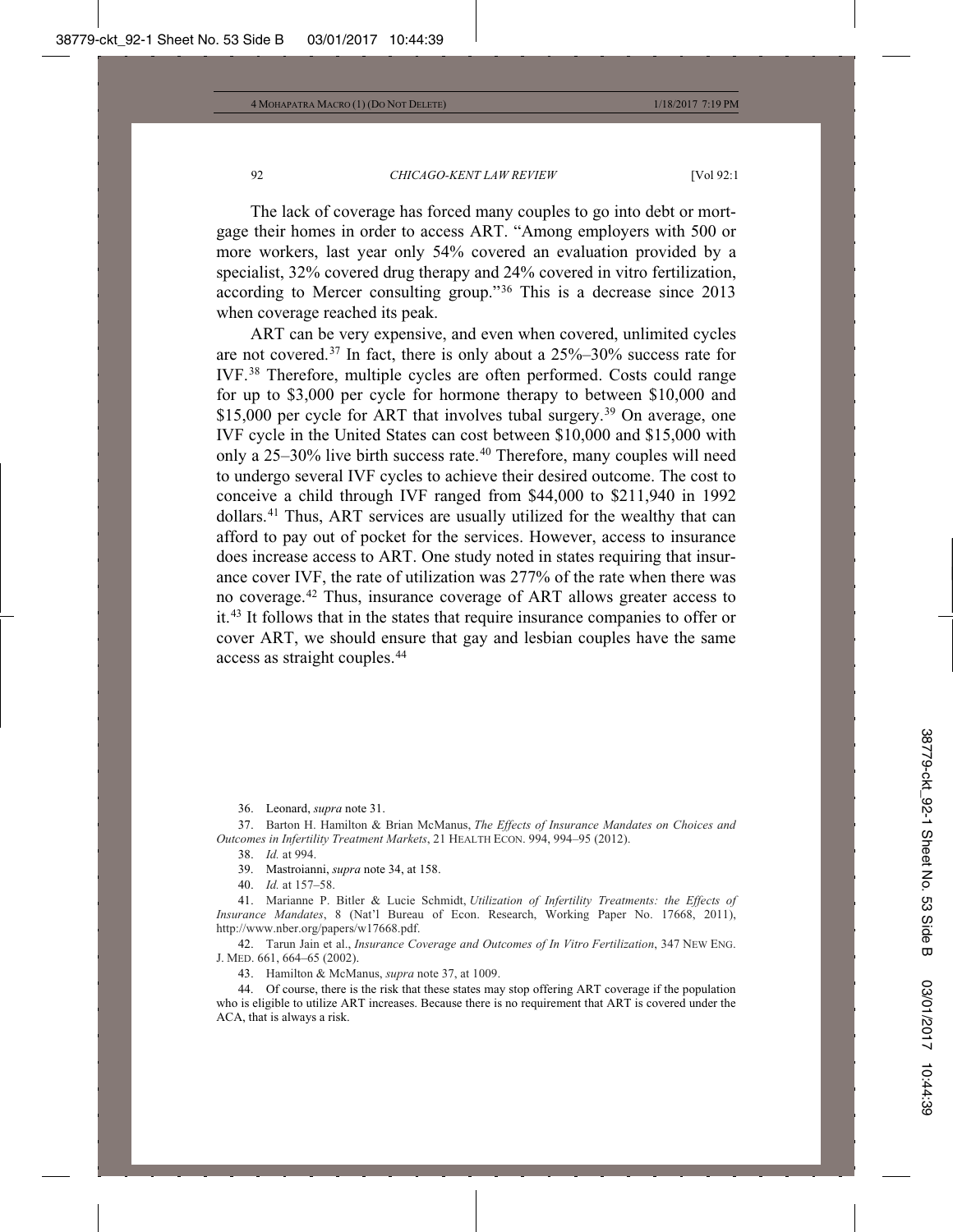#### *B. Insurance Coverage of Infertility Services*

Currently, fifteen states require insurers in their state to either offer or cover ART services.45 However, according to the American Society of Reproductive Medicine, Arkansas, Connecticut, Hawaii, Illinois, Maryland, Massachusetts, New Jersey, and Rhode Island are the only ones that mandate coverage; the rest require only that insurers offer plans that include it, a loophole that leaves it up to employers to decide whether to offer those plans to their employees.46 Of the fifteen states, two of them—California and Texas—only require an insurer to let employers know that coverage is available.47 They do not require insurers to cover or employers to actually purchase such policies. In the public sector, the Department of Defense covers in vitro fertilization for active duty members, but the Department of Veterans Affairs bans it even for former service members who sustained injuries during battle that rendered them infertile.<sup>48</sup> Further, states do not offer such coverage to low-income people in their Medicaid programs. Advocates of expanding access maintain that it is unfair to same-sex couples to force them to biologically demonstrate infertility, and it is critical that we deliver family building under insurance contracts to people who need different things.49

Because these are state by state issues, these laws are often inconsistent in terms of what type of infertility services are covered, whether marital status is an issue, and whether there is a maximum age of coverage.<sup>50</sup> Of these states, only Connecticut, Illinois, Maryland, Massachusetts, Montana, New Jersey, Ohio, and West Virginia actually require insurers to cover IVF.51

45. *State Laws Related to Insurance Coverage for Infertility Treatment*, NAT'L CONF. OF STATE LEGISLATURES (June 1, 2014), http://www.ncsl.org/issues-research/health/insurance-coverage-forinfertility-laws.aspx; *See also* ARK. CODE ANN. §§ 23-85-137, 23-86-118 (West 2016); CAL. HEALTH & SAFETY CODE § 1374.55 (West 2016); CAL. INS. CODE § 10119.6 (West 2016); CONN. GEN. STAT. § 38a-536 (West 2016); HAW. REV. STAT. §431:10A-116.5(a) (West 2016); MD. CODE ANN., INS. §15- 810 (West 2016); MASS. GEN. LAWS ANN. ch. 175, § 47H (West 2016), 176A § 8K (West 2016), 176B § 4J (West 2016), 176G § 4 (West 2016); MONT. CODE ANN. § 33-31-102 (West 2016); N.J. STAT. ANN. § 17B:27-46.1x (West 2016); N.Y. INS. LAW §§ 3221(k)(6), 4303(s) (McKinney 2016); OHIO REV. CODE ANN. § 1751.01 (West 2016); R.I. GEN. LAWS §§ 27-18-30, 27-19-23, 27-20-20, 27-41-33 (West 2016); TEX. INS. CODE ANN. art. 1366.005 (West 2016); W. VA. CODE §33-25A-2 (West 2016).

46. Leonard, *supra* note 31.

47. Jillian Casey et al., *Assisted Reproductive Technologies*, 17 GEO. J. GENDER & L. 83, 113  $(2016)$ .

- 48. Leonard, *supra* note 31.
- 49. *Id.*
- 50. Mohapatra, *Fertility Preservation*, *supra* note 29, at 206.
- 51. *Id.* at 207.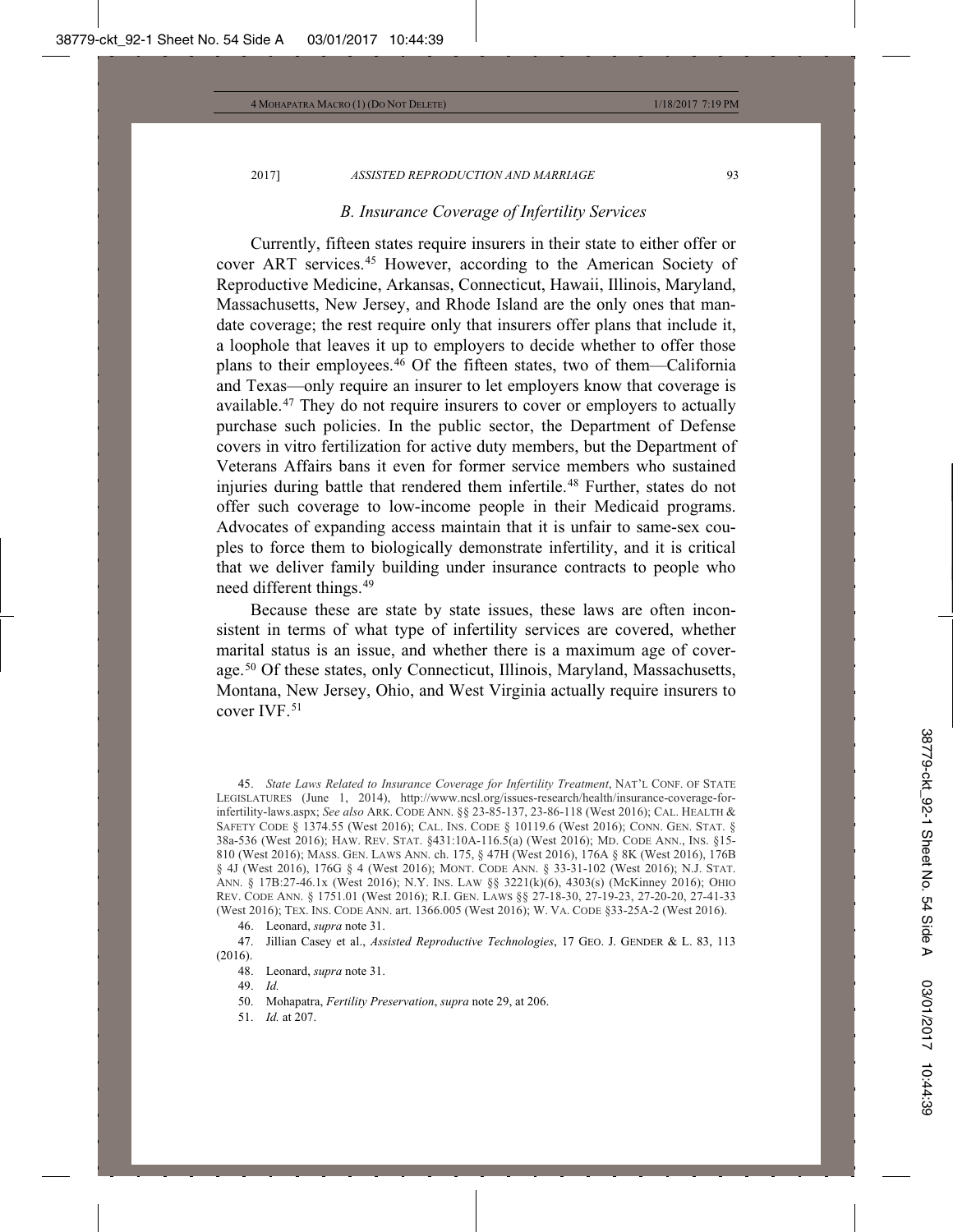Many of these state statutes do not actually define infertility. In those that do—California, Connecticut, Illinois, Massachusetts, New Jersey, New York, and Rhode Island—all of the definitions include the inability to conceive after a year or more of sexual relations.<sup>52</sup> This does not apply in terms of same-sex couples, because they cannot conceive without ART. Some states' definitions include requirements that the individual be married, and the *Obergefell* decision at least allows same-sex married couples to fit into this category now. Additionally, some states require specific diagnosis by a physician of a condition as the cause of the infertility.<sup>53</sup> In each of these scenarios, gay and lesbian couples would have a more difficult time proving infertility than heterosexual couples. Thus, even in those few states where insurance companies have to cover ART, the definitions of infertility often anticipate medical infertility—not infertility due to being in a same-sex relationship. Arguably, this inequity discriminates against same-sex couples.

#### *C. The ACA and Nondiscrimination*

This is a problem because the Affordable Care Act requires nondiscrimination in the provision of health care services.<sup>54</sup> Under the ACA, discrimination exists if insurers differentiate among individuals in designing and implementing private health insurance coverage.<sup>55</sup> Of course, the ACA does not actually require ART coverage.<sup>56</sup> The ACA's statutory language does not mention infertility treatment coverage or its effect upon the fifteen states that have enacted state insurance mandates.<sup>57</sup> Additionally, the Department of Health and Human Services ("DHHS") has not included infertility coverage as an essential health benefit in any subsequent regulation.<sup>58</sup> Each state has the authority to create its own essential benefits under the ACA. DHHS gave states the authority to create their own essential health

- 53. *Id.* Mohapatra, *Fertility Preservation*, *supra* note 29, at 207.
- 54. 45 C.F.R. § 156.125(b) (2016); 45 C.F.R. § 156.200(e) (2016).
- 55. Mastroianni, *supra* note 34, at 176–77.

56. *See* Kenan Omurtag & G. David Adamson, *The Affordable Care Act's Impact on Fertility Care*, 99 FERTILITY & STERILITY 654 (2013) (minimum insurance coverage required under the ACA does not cover infertility services).

57. Paul R. Brezina et al., *How Obamacare Will Impact Reproductive Health*, 31 SEMINARS REPROD. MED. 189, 194 (2013).

58. Kate Devine et al., *The Affordable Care Act: Early Implications for Fertility Medicine*, 101 FERTILITY & STERILITY 1224, 1225 (2014).

<sup>52.</sup> *Id.* For example, Massachusetts law defines infertility as "the condition of an individual who is unable to conceive or produce conception during a period of one year if the female is age 35 or younger or during a period of six months if the female is over the age of 35." 211 MASS. CODE REGS. 37.03 (LexisNexis 2016).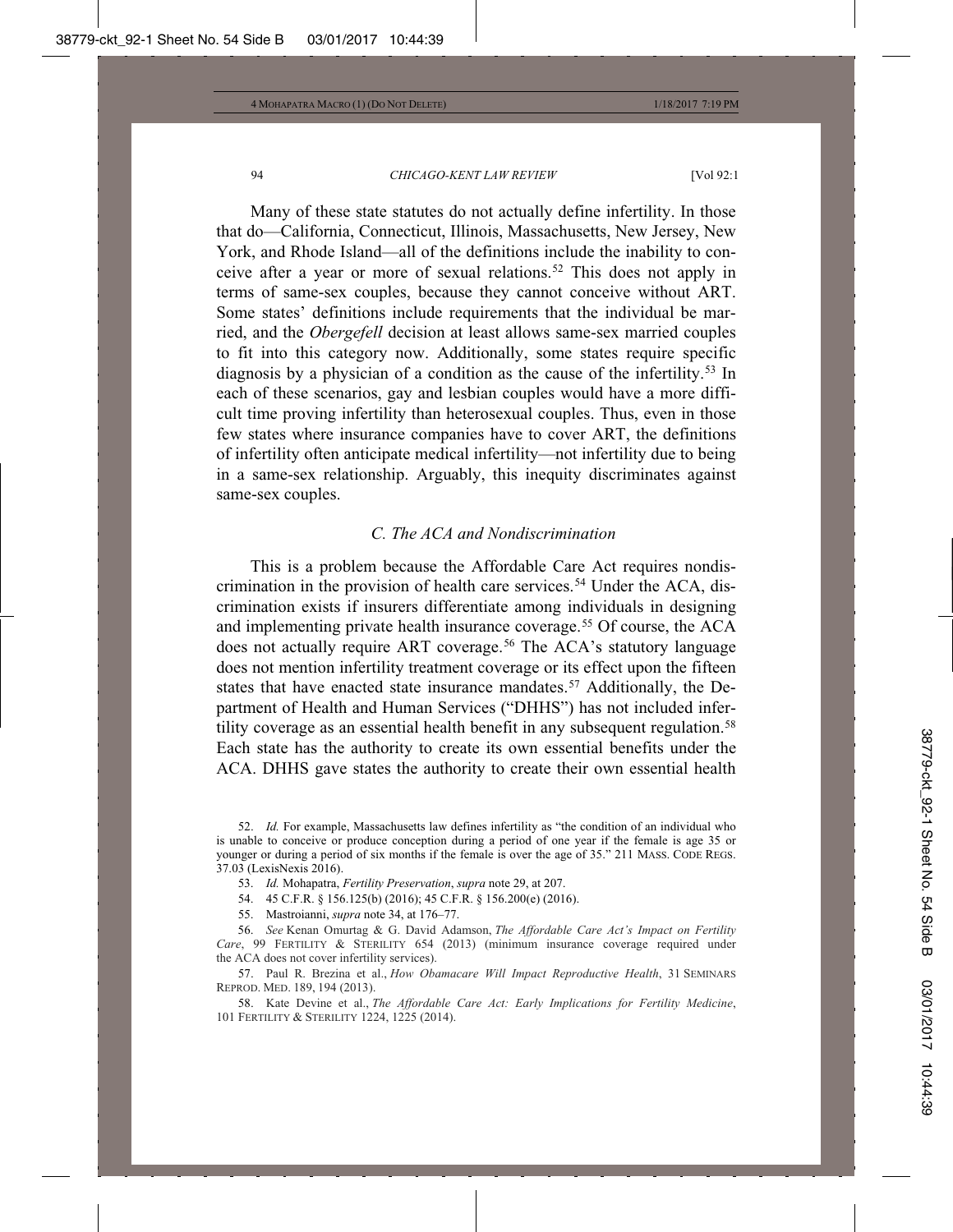benefit standards based upon typical insurance coverage plans within the state.59 Therefore, the states with insurance mandates regarding infertility treatments have adopted essential benefit standards that incorporated such laws.<sup>60</sup> Thus, this is seen by many as a lost opportunity. Instead of increasing access to ART, the ACA just maintained the same level of access that existed prior to the ACA. That said, even if infertility was covered, it would not necessarily apply to gay or lesbian couples without an explicit statement to that effect. Health insurance covers medical ailments, and insurers could continue to define infertility in ways that do not apply to LGBT individuals.

Even well-meaning efforts to even the playing field in states such as a California and Maryland do not completely solve the problem of ART inequity.

The Krupas are making the argument that, as a same-sex couple, they are requesting the same access to ART services as heterosexual couples receive.61 This example highlights the ways that a gay married couple may be treated differently than a heterosexual married couple under state insurance laws. Two states recently made amendments to their insurance laws to prevent discrimination; California defines infertility as "either (1) the presence of a demonstrated condition recognized by a licensed physician and surgeon as a cause of infertility, or (2) the inability to conceive a pregnancy or to carry a pregnancy to a live birth after a year or more of regular sexual relations without contraception."62 In order to be clear that infertility coverage must be provided to same-sex couples, California amended this law to include an antidiscrimination provision. It states that coverage for the treatment of infertility

shall be offered and, if purchased, provided without discrimination on the basis of age, ancestry, color, disability, domestic partner status, gender, gender expression, gender identity, genetic information, marital status, national origin, race, religion, sex, or sexual orientation. Nothing in this subdivision shall be construed to interfere with the clinical judgment of a physician and surgeon.<sup>63</sup>

<sup>59.</sup> *See* CTR. FOR CONSUMER INFO. AND INS. OVERSIGHT, *Essential Health Benefits: List of The Largest Three Small Group Products by State* 3 (2015),

https://www.cms.gov/CCIIO/Resources/Regulations-and-Guidance/Downloads/largest-smgroupproducts-4-8-15-508d-pdf-Adobe-Acrobat-Pro.pdf.; *see generally* 45 C.F.R. § 156.100 (2015) (granting States the ability to select their own benchmark plan).

<sup>60.</sup> Mastroianni, *supra* note 34, at 153–54.

<sup>61.</sup> *Lesbians Challenge New Jersey's Infertility Definition*, 26 WESTLAW J. INS. COVERAGE (2016) (citing Krupa et al. v. Badolato, No. 16-cv-4637 2016 WL 4250861, at \*1 (D.N.J. Aug. 1, 2016)).

<sup>62.</sup> CAL. HEALTH & SAFETY CODE §1374.55 (b) (West 2014).

<sup>63.</sup> *Id.*§1374.55 (g).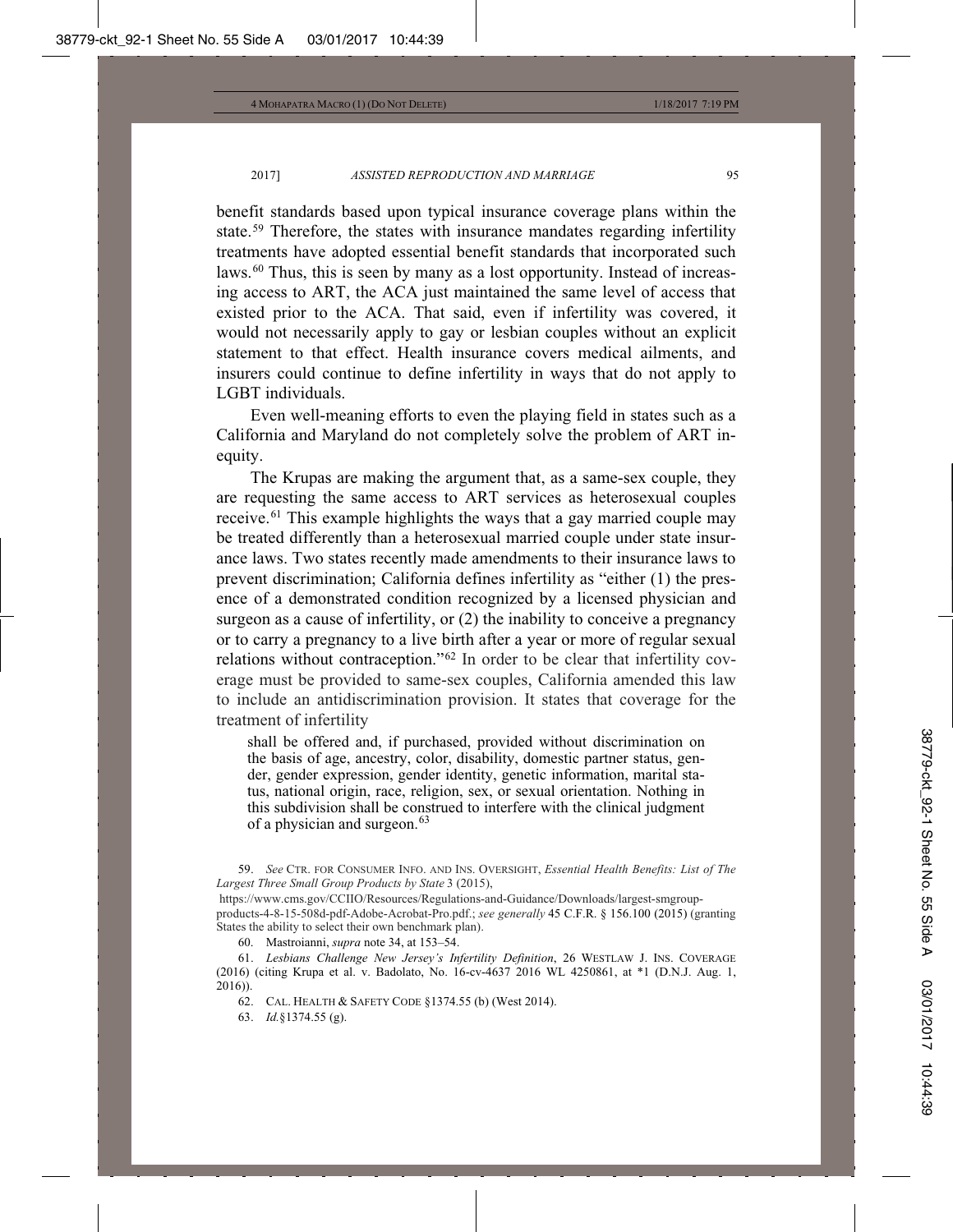Although this is a well-meaning change, it still appears that a licensed physician must recognize that being part of a same-sex couple is the "condition" that is the cause of the infertility. It would have been far more explicit to add a provision noting that same-sex couples are, by definition, per se infertile and would thus have access to infertility coverage.

Like California, Maryland amended its state law requiring ART and IVF coverage to accommodate same-sex lesbian couples.<sup>64</sup> The Maryland provision is more explicit than California's. It specifies that "insurers, nonprofit health service plans, and health maintenance organizations [are prevented] from requiring specified conditions of coverage for specified infertility benefits for a patient who is married to an individual of the samesex."<sup>65</sup>

#### *D. Definitions of Infertility in Private Insurance Contracts*

It is not just a matter of state insurance coverage mandates where there is an equality concern. Private insurers also have definitions of infertility that do not allow lesbian or gay couples to gain access to ART Services. For example, Jill Soller-Mihlek sued UnitedHealthcare because she could not meet its definition of infertility because she was a lesbian.<sup>66</sup> Her UnitedHealthcare insurance policy defined infertility as an "inability to achieve pregnancy after 12 months of unprotected heterosexual intercourse."67 The policy actually tacitly acknowledged lesbian couples and deemed that they must use sperm donors, and must pay for expensive donor insemination for 12 months before they meet the definition of infertility.<sup>68</sup> UnitedHealthcare stated that its policy was based on ASRM's clinical disease definition of infertility.69 It does not seem fair to use the clinical definition of infertility in the case of same-sex couples. Julien Murphy uses the term "relational infertility" to describe lesbian relationships "because there is no biological

64. Eli Y. Adashi, *JAMA Forum: A Same-Sex Infertility Health Insurance Mandate in Maryland?*, NEWS AT JAMA (May 20, 2015), https://newsatjama.jama.com/2015/05/20/jama-forum-a-samesex-infertility-health-insurance-mandate-in-maryland/.

65. *Id.* At the same time, it also amended its outdated statute to ensure that male medical infertility was acknowledged. MD. CODE ANN., INS. §15-810 (West 2016).

66. Stephanie Fairyington, *Should Same-Sex Couples Receive Fertility Benefits?*, N.Y. TIMES, Nov. 2, 2015, http://well.blogs.nytimes.com/2015/11/02/should-same-sex-couples-receive-fertilitybenefits/?\_r=0.

68. *Id.*

69. *Id.*

<sup>67.</sup> *Id.*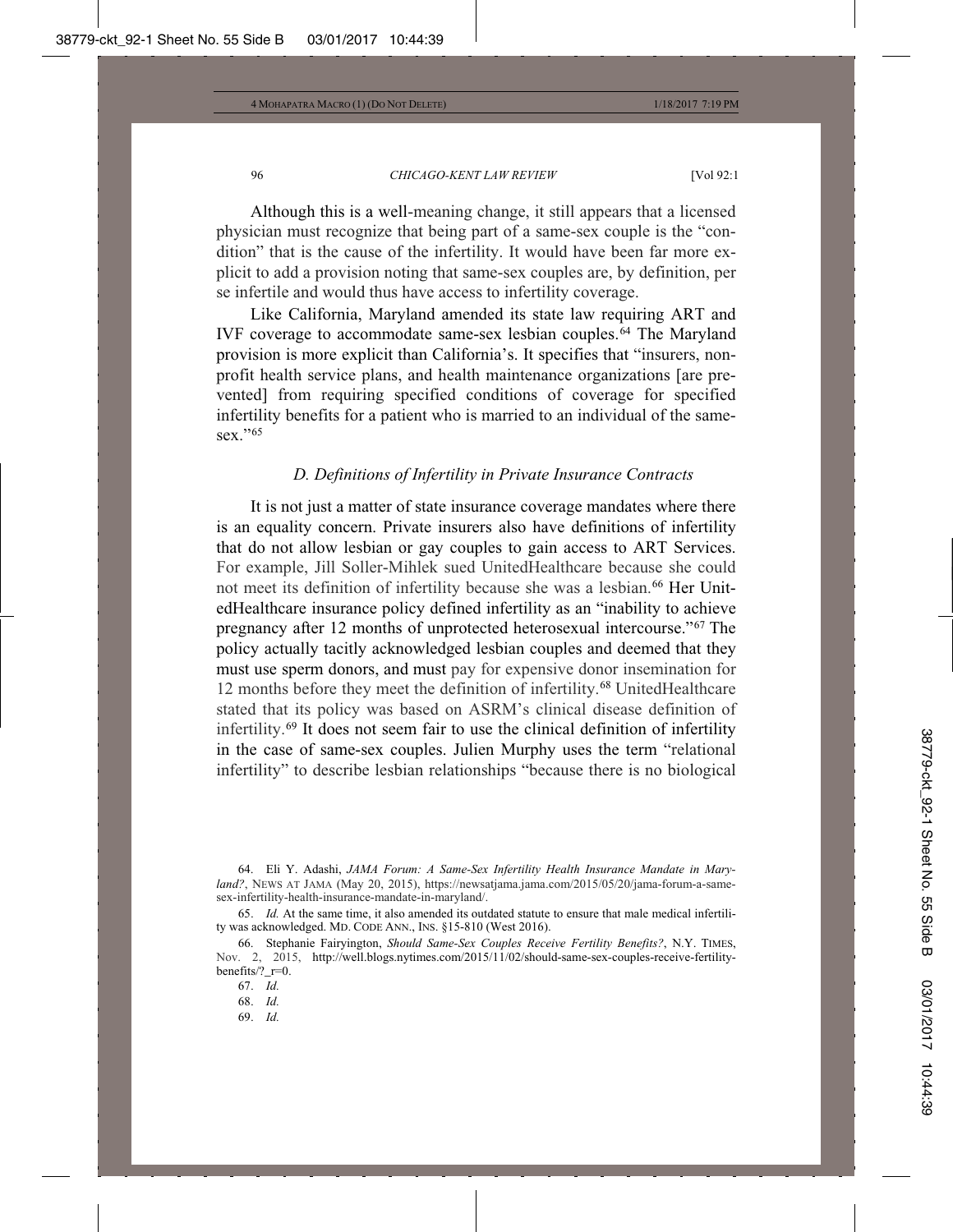way for two women to conceive together without the advantage of medical intervention."70

The Krupa case is a narrow one. It involves a lesbian couple who actually is medically infertile. They are correct in their assertion that they are being treated differently from other infertile individuals because the definition of infertility in New Jersey does not include women like them women in lesbian relationships who are medically infertile.<sup>71</sup> It is important to change the language in state insurance statutes to ensure that medically infertile individuals receive access to ART regardless of sexual preference. The language of the statute should be amended the way Maryland's was and all states requiring ART coverage should ensure that they remove language that differentiates based on sexual orientation.

This change, however, still does not go far enough in putting LGBT couples on equal footing with heterosexual couples. The reality remains that access to ART will remain mostly out of pocket. This does harm gay couples because it is impossible for them to reproduce "naturally." With the acceptance of gay marriage, there will be great acceptance of biological parenthood for gay couples, via ART and surrogacy. It would be ideal if the grassroots efforts that got the marriage equality effort success would coalesce around the effort to have greater access to ART for all people.

## IV. ACCESS TO SURROGACY SERVICES FOR SAME-SEX COUPLES

I have written extensively about surrogacy, both domestic and internationally.72 In this short Part IV, I aim to provide a snapshot of what access to surrogacy looks like for a gay married couple in the United States. Currently, gay couples wishing to have a biological child must use a surrogate, since neither male partner can carry a child.<sup>73</sup> Commercial gestational sur-

70. Julien S. Murphy, *Should Lesbians Count as Infertile Couples?: Antilesbian Discrimination in Assisted Reproduction*, *in* EMBODYING BIOETHICS: RECENT FEMINIST ADVANCES (NEW FEMINIST PERSPECTIVES) 103, 111–12 (Anne Donchin & Laura M. Purdy, eds., 1999).

73. Lauren B. Paulk, *Embryonic Personhood: Implications for Assisted Reproductive Technology in International Human Rights Law*, 22 AM. U. J. GENDER SOC. POL'Y & L. 781, 788 (2014). In the future, artificial wombs may change this.

<sup>71.</sup> N.J. STAT. ANN. § 17B:27-46.1x(a) (West 2016).

<sup>72.</sup> *See generally* Seema Mohapatra, *Achieving Reproductive Justice in the International Surrogacy Market*, 21 ANNALS HEALTH L. 191 (2012); Seema Mohapatra, *Stateless Babies & Adoption Scams: A Bioethical Analysis of International Commercial Surrogacy*, 30 BERKELEY J. INT'L L. 412, (2012); Seema Mohapatra, *Achieving Reproductive Justice in the International Surrogacy Market*, 21 ANNALS HEALTH L. 191 (2012); Seema Mohapatra, *A Race to the Bottom? The Need for International Regulation of the Rapidly Growing Global Surrogacy Market?*, *in* GESTATIONAL SURROGACY AND THE WOMB FOR RENT INDUSTRY IN INDIA (Sayantani DasGupta & Shamita Das Dasgupta eds., 2013).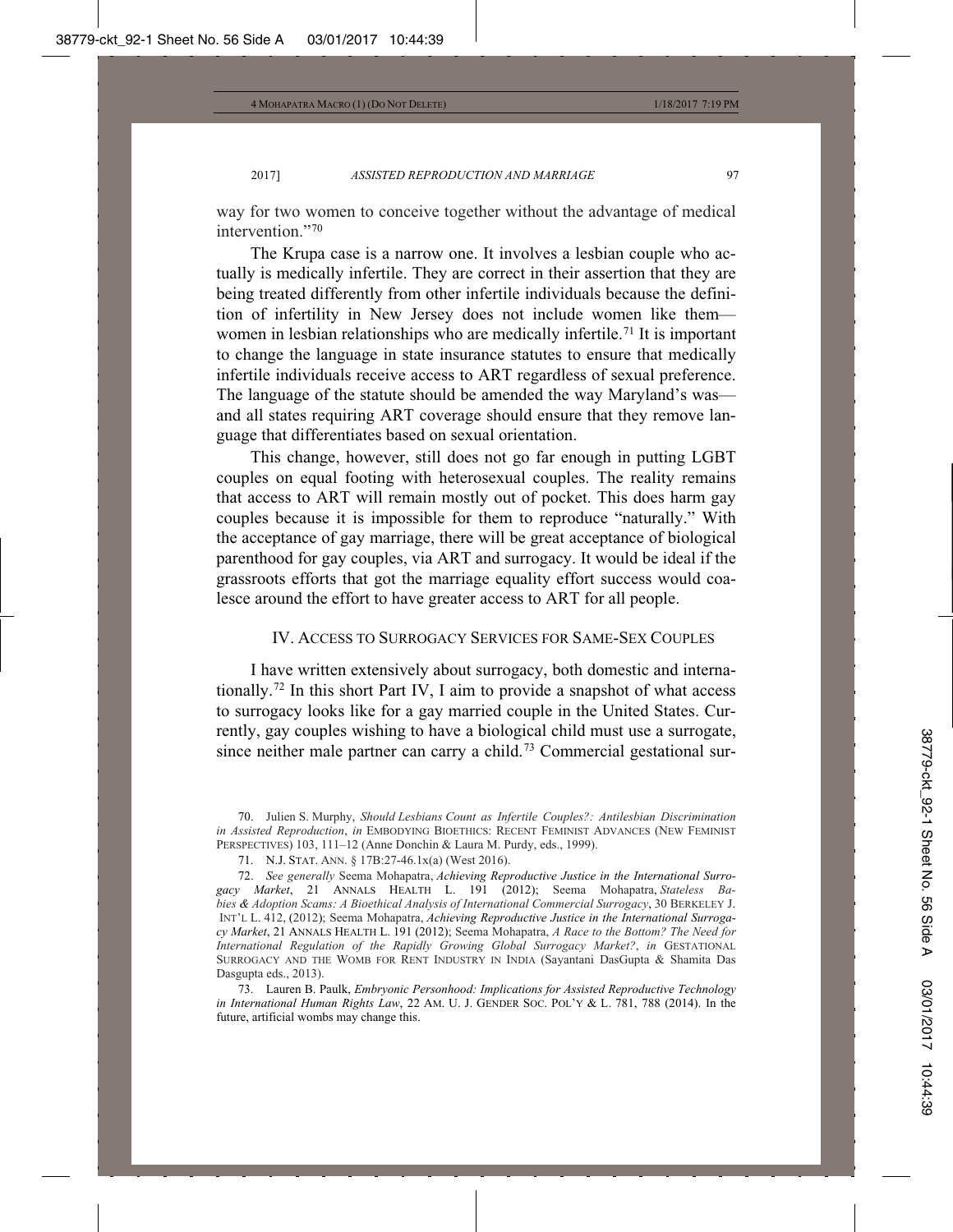rogacy is the most common method of surrogacy.74 In such arrangements, there is a contractual relationship between the surrogate and the intended parents, where the surrogate is paid to carry the child with whom she has no genetic relationship.75 A gay couple can use a donor egg and sperm from one of the partners outside the body to form an embryo via IVF which will then be implanted into the non-genetically related surrogate.<sup>76</sup>

Although surrogacy arrangements can cost up to \$100,000 in the United States, the cost has risen 89% from 2004 to 2008.77 Surrogacy laws vary widely from state-to-state.<sup>78</sup> Some states outright ban surrogacy and criminalize those entering into agreements.<sup>79</sup> Others view surrogacy as a form of adoption, rather than allowing the intended parents to be on the birth certificate immediately.80 New Hampshire and Maine had passed comprehensive surrogacy legislation even before *Obergefell,* and their laws made no distinction between same-sex and heterosexual couples. Some commentators have noted that "married same-sex couples building families through gestational surrogacy can now obtain a parentage order and have both parents' names on the birth certificate in 32 green-light states."<sup>81</sup> Although this is a majority of U.S. states, there is a long way to go to have true parity between same-sex and heterosexual couples.

Surrogacy statutes in some states specifically only apply to married couples.82 Post-*Obergefell,* some claim that these states ignore the statutes' language referring to the infertility of the intended mother.<sup>83</sup> However, this is not real assurance that surrogacy is allowed.

There are only nine surrogacy-friendly states in the United States for gay married couples.84 These are California, Connecticut, Delaware,

77. Evie Jeang, *Reviewing the Legal Issues that Affect Surrogacy for Same-Sex Couples*, L.A. LAW, July–Aug. 2016, at 12.

- 79. *Id.*
- 80. *Id.*

81. Diane S. Hinson, *Parentage Rights for Same-Sex Couples: State-by-State Gestational Surrogacy Laws*, 38 SPG FAM. ADVOC. 42, 43–45 (2016) (green-light states are states where surrogacy is permitted, pre-birth orders are granted throughout the state, and both parents will be named on the birth certificate).

82. Seema Mohapatra, *States of Confusion: Regulation of Surrogacy in the United States*, *in* COMMODIFICATION OF THE HUMAN BODY: A CANNIBAL MARKET (J.D. Rainhorn & S. El Boudamoussi eds., 2015).

83. Diane S. Hinson, *Ask The Expert*, 38 SPG FAM. ADVOC. 42, 42 (2016).

84. *Gestational Surrogacy Law Across The United States*, CREATIVE FAMILY SOLUTIONS, LLC, http://www.creativefamilyconnections.com/us-surrogacy-law-map/married-same-sex-couples (last

<sup>74.</sup> Seema Mohapatra, *Adopting an International Convention on Surrogacy–A Lesson from Intercountry Adoption*, 13 LOY. U. CHI. INT'L L. REV. 25, 32 (2015).

<sup>75.</sup> *Id.*

<sup>76.</sup> Paulk, *supra* note 73, at 788.

<sup>78.</sup> *Id.*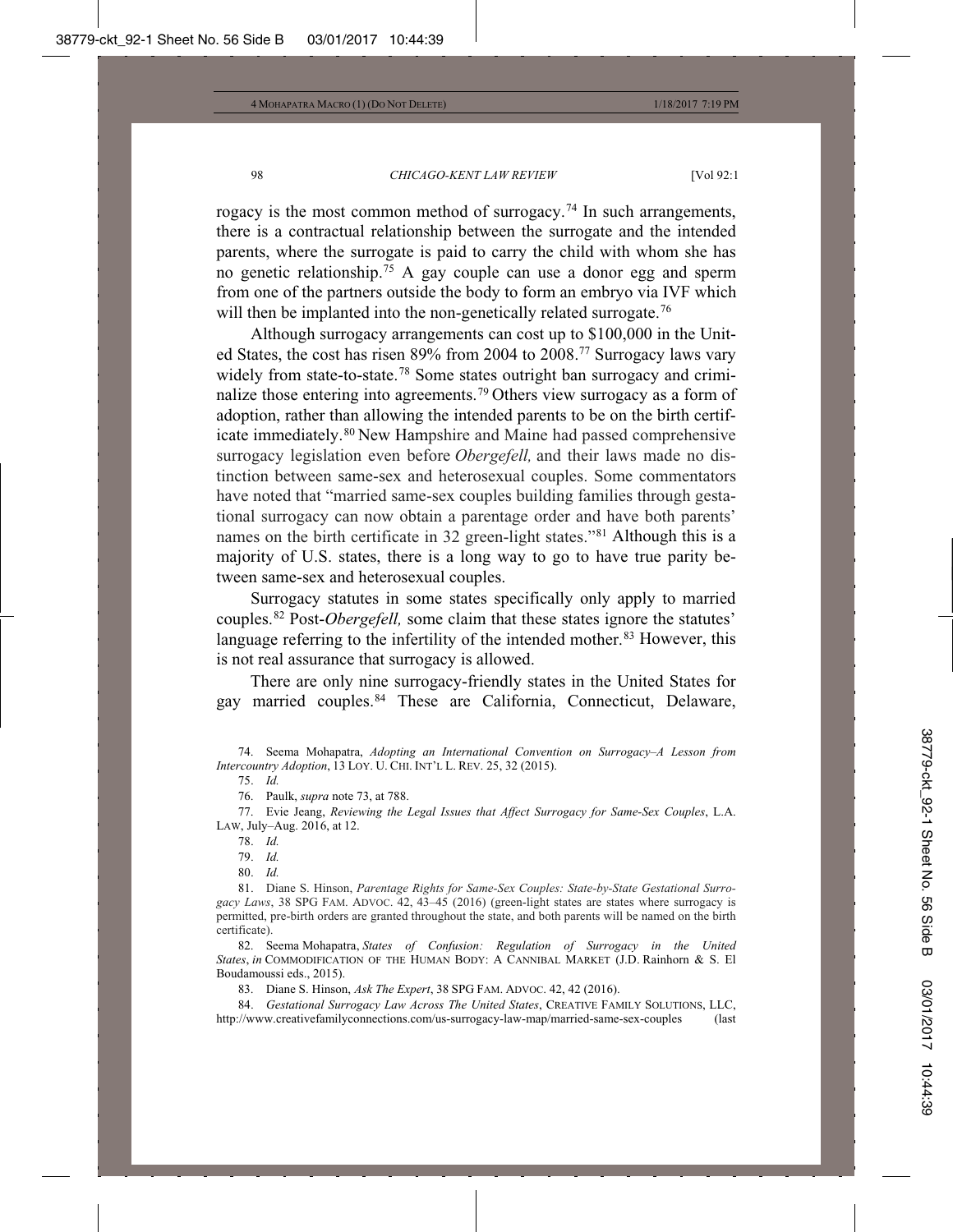Maine, New Hampshire, Nevada, Oregon, Rhode Island, and Texas.<sup>85</sup> In these states, surrogacy is permitted, and pre-birth orders are granted throughout the state. $86$  Additionally, in these states, both same-sex parents will be named on the birth certificate.<sup>87</sup> There are twenty-three states where surrogacy is permitted but where it is not clear that pre-birth orders are allowed.88 There are nineteen "hostile jurisdictions" to surrogacy generally, with Mississippi specifically discriminating against the sexual orientation of the intended parents.89 Michigan law not only prohibits surrogacy contracts, but criminalizes attempts at making such contracts.<sup>90</sup>

For gay couples who wish to seek biological parenthood, their only current option is surrogacy. Similarly, if neither woman in a lesbian couple can successfully carry a child, surrogacy may be an option for them. Citizens living in one of the many states where commercial surrogacy is not available will have to travel to a more surrogacy-friendly state for such an arrangement. This is not only inconvenient, but also expensive. Surrogacy is really only available to those gay and lesbian couples who are upper class. This means that poorer and middle-class gay and lesbian couples will either have to seek the uncertain and inconvenient prospect of international surrogacy, or not be a parent to a biological child at all.

### *A. Surrogacy Acceptance Post-Obergefell*

Many expect the law of surrogacy to continue to become more open post-*Obergefell.* In New York, an openly gay state senator—who along with his partner had a baby via surrogacy in California—unsuccessfully attempted to lift New York State's commercial-surrogacy ban.91 The bill would have allowed "compensated gestational surrogacy and would have furnished mechanisms by which 'intended parents' could secure parentage judgments."92 Additionally, intended parents could include same-sex

86. *Id.*

87. *Id.*

88. *Id.* (these include Alabama, Arkansas, Colorado, Florida, Georgia, Hawaii, Illinois, Kansas, Kentucky, Massachusetts, Maryland, Minnesota, Missouri, North Carolina, North Dakota, New Mexico, Ohio, Pennsylvania, South Carolina, South Dakota, Vermont, Wisconsin, and West Virginia).

89. Hinson, *Ask The Expert*, *supra* note 84, at 45.

90. Connor Cory, *Access and Exploitation: Can Gay Men and Feminists Agree on Surrogacy Policy?*, 23 GEO. J. POVERTY L. & POL'Y 133, 143–44 (2015).

91. NeJaime, *supra* note 24, at 1253.

92. *Id.*

visited Sept. 4, 2016) (Creative Family Solutions, LLC is a surrogacy law firm that publishes an online "surrogacy map" which uses color coding to visually demonstrate the relative stance towards surrogacy taken by different states).

<sup>85.</sup> *Id.*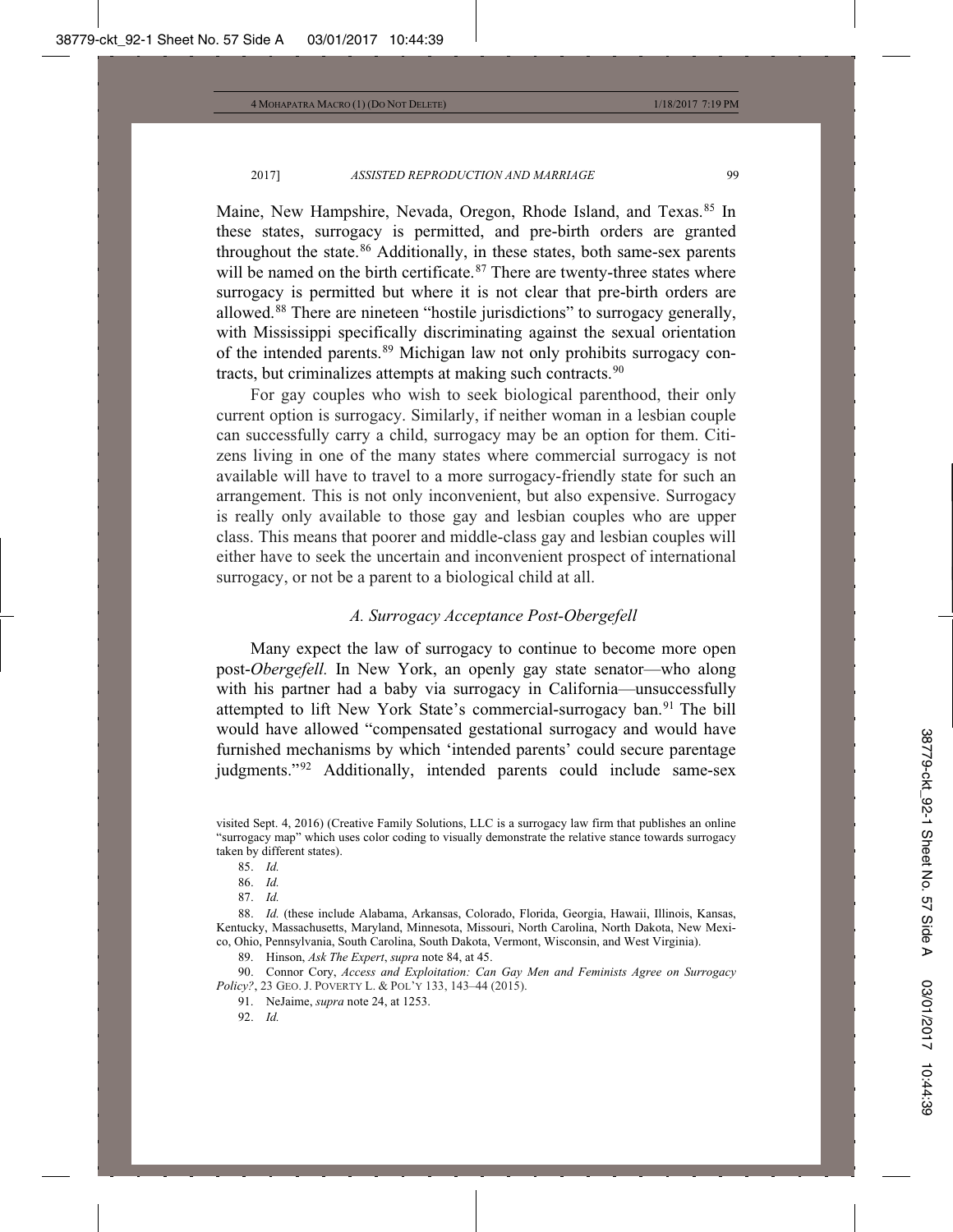spouses, unmarried intimate partners, and single individuals.<sup>93</sup> Professor Douglas NeJaime notes that, had this effort passed, male same-sex couples, single parents, and heterosexual couples who also engage in assisted reproduction, including surrogacy, "would have benefited from wider availability and recognition.<sup>94</sup> Although this bill did not pass, we can expect similar efforts to continue in New York and other states that do not recognize gestational surrogacy.

## *B. International vs. Domestic Surrogacy*

Gay married couples in the United States often prefer entering into a surrogacy arrangement within the United States because many foreign countries still prohibit same-sex marriage.<sup>95</sup> Therefore, same-sex couples must pay a higher price for the same arrangement that would cost less than half of the price abroad.<sup>96</sup> I have argued elsewhere that the hodgepodge of surrogacy laws in the United States poses a real problem for potential intended parents.97 In light of changes occurring post-*Obergefell*, it may not be long before a federal surrogacy law is enacted. The issue of cost is an issue that still must be addressed. Can we see a future where one can purchase literal fertility insurance, including access to surrogacy or a surrogacy employment benefit? We are not at that point right now, but with the growing acceptance of surrogacy, this may be coming.

## V. "INFERTILITY" EQUALITY

With the overview provided thus far about the push towards ART equality for same-sex couples, this section revisits the Krupa case to consider what legal changes would ensure equality. New Jersey's statute mandates that insurance plans operating in the state cover medically necessary expenses incurred in the diagnosis and treatment of infertility. <sup>98</sup> New Jersey's insurance mandate defines infertility to include a

disease or condition that results in the abnormal function of the reproductive system such that a person is not able to . . . conceive after two years of unprotected intercourse if the female partner is under 35 years of

<sup>93.</sup> *Id.*

<sup>94.</sup> *Id.*

<sup>95.</sup> Jeang, *supra* note 17, at 12.

<sup>96.</sup> *Id*.

<sup>97.</sup> Mohapatra, *States of Confusion*, *supra* note 83.

<sup>98.</sup> N.J. STAT. ANN. § 17B:27-46.1x(a) (West 2016)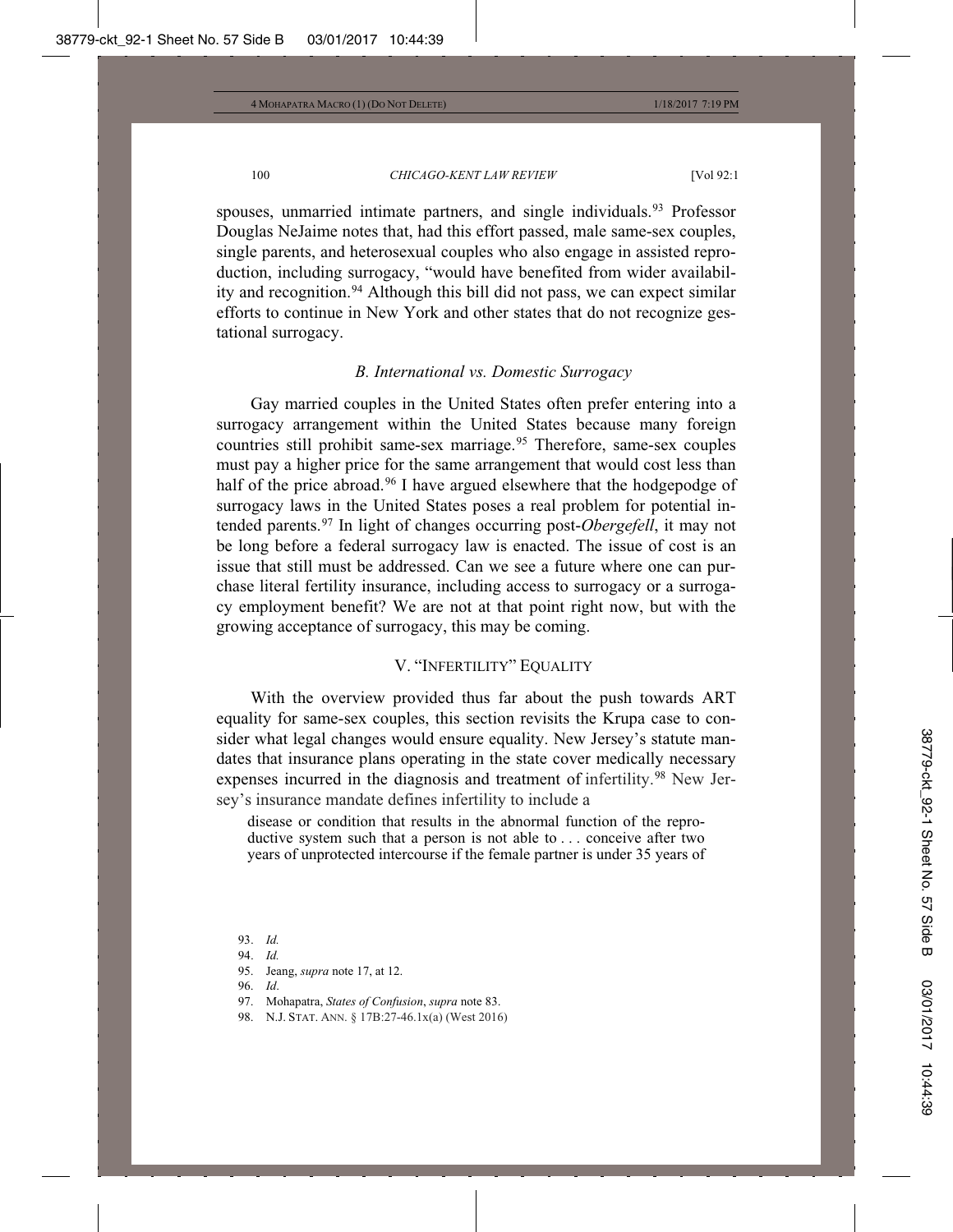age, or one year of unprotected intercourse if the female partner is 35 years of age or older.<sup>99</sup>

The Krupas' complaint—filed in the U.S. District Court for the District of New Jersey—says the requirement denies lesbians due process and equal protection under the law "by mandating that the infertility care of heterosexual women be covered by their insurance carriers but failing to mandate that the same infertility care be covered for women in same-sex relationships."100 The Krupas claim that relief from the mandate definition is necessary because, given the high cost of infertility, women in same-sex relationships have to "choose between starting a family and their financial security."<sup>101</sup>

Compared with opposite-sex couples, a lesbian couple would have to pay for one to two years of artificial insemination out-of-pocket before it qualifies as medically "infertile." Additionally, because the statute requires that the inability to conceive after the period of unprotected intercourse be caused by a disease or condition that results in the abnormal function of the reproductive system, it is not clear that a gay couple could actually qualify as infertile.102 New Jersey mandates insurance coverage for infertility treatments; however, wording in its law asks couples to demonstrate they have tried to conceive naturally by having unprotected sex for a year or two, depending on their age.<sup>103</sup> The Krupas have argued that the language is discriminatory, as unprotected sex does not lead naturally to conception for same-sex couples.<sup>104</sup>

It does not make sense for insurance companies to only cover socalled medical infertility. Just as lesbian couples cannot have a baby without ART, nor can medically infertile persons. Professor John Robertson points out that if one rejects the argument that infertile individuals should not be helped because "nature has not equipped people to reproduce," the same logic causes us the reject the exceptionalism for LGBT individuals.<sup>105</sup>

The American Society for Reproductive Medicine ("ASRM") defines infertility as "a disease, defined by the failure to achieve a successful pregnancy after 12 months or more of appropriate, timed unprotected inter-

100. *Id.*

103. Leonard, *supra* note 31.

104. *Id.*

105. John A. Robertson, *Gay and Lesbian Access to Assisted Reproductive Technology*, 55 CASE W. RES. L. REV. 323, 331 (2005).

<sup>99.</sup> *Lesbians Challenge New Jersey's Infertility Definition*, *supra* note 61.

<sup>101.</sup> *Id.*

<sup>102.</sup> Valarie Blake, *It's an Art Not A Science: State-Mandated Insurance Coverage of Assisted Reproductive Technologies and Legal Implications for Gay and Unmarried Persons*, 12 MINN. J.L. SCI. & TECH. 651, 667 (2011).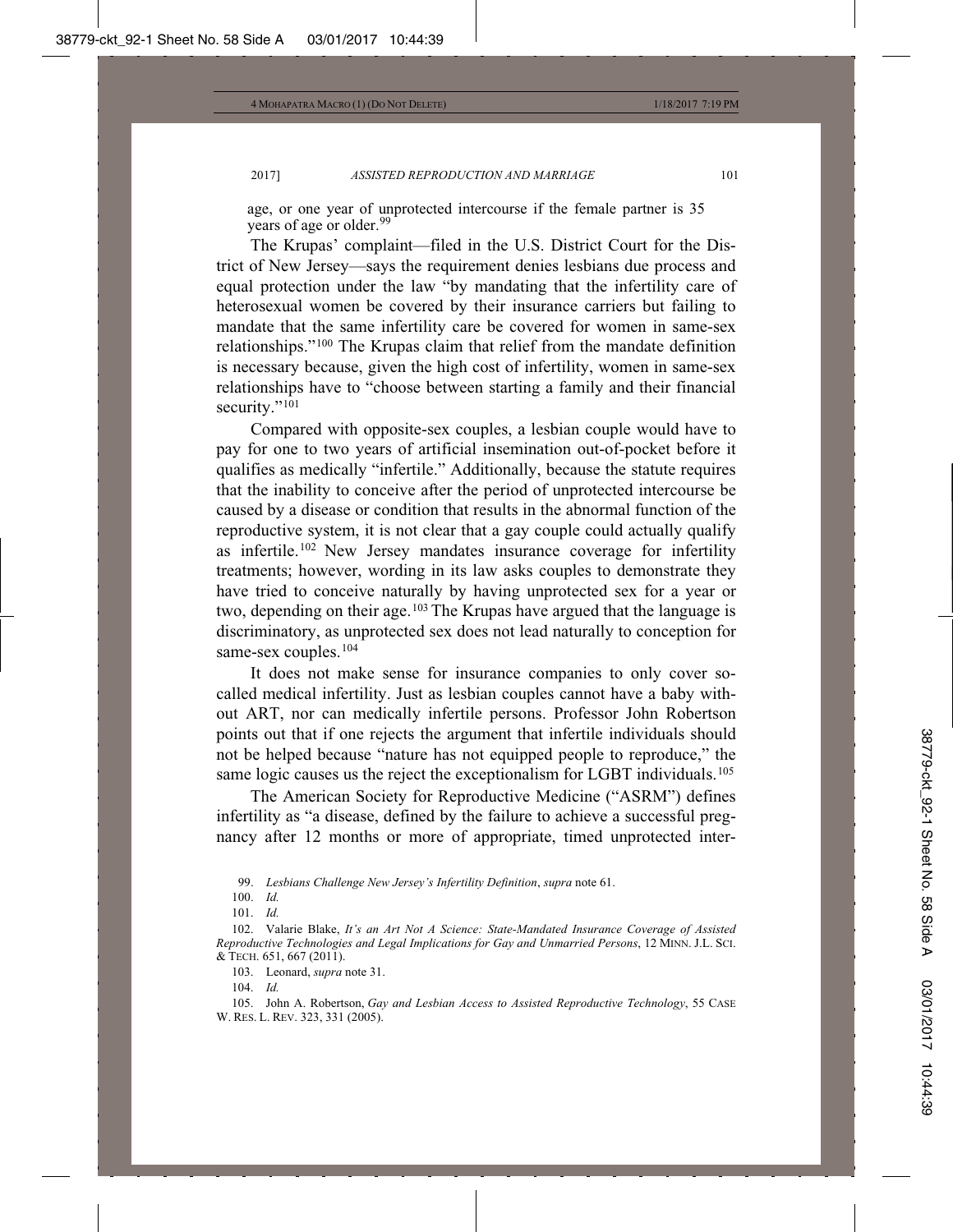course or therapeutic donor insemination."106 Even the World Health Organization ("WHO"), defines infertility as "a disease of the reproductive system defined by the failure to achieve a clinical pregnancy after 12 months or more of regular unprotected sexual intercourse."<sup>107</sup>

Many insurance companies use the ASRM's definition.<sup>108</sup> The ASRM and the WHO, the international public health advisory group, should consider adding a statement that same-sex couples are deemed per se infertile as they cannot produce a child without ART. This would ensure clarity and access and comport with ASRM other public statements about the rights of LGBT individuals to access ART.<sup>109</sup>

#### VI. CONCLUSION

The scientific advances of assisted reproduction, and the public embrace of it, have made the use of in vitro fertilization relatively commonplace in the United States today. Gone are the days of Louisa Brown being labeled as a "test tube baby." In many social circles (often white, and upper middle class), the use of IVF is not unusual, even when one lives in one of the thirty-five states that do not have required insurance coverage of infertility services.<sup>110</sup>

Access to biological parenthood for LGBT individuals is a matter of reproductive justice. Reproductive justice occurs "when [all people] have the economic, social and political power and resources to make healthy decisions about our bodies, sexuality and reproduction for ourselves, our families and our communities."111 The reality is that access is assisted reproduction in the United States is enjoyed by the privileged few, with many medically infertile not seeking ART due to the high costs of such treatment.112 With compelling stories like the Krupas, LGBT groups should

<sup>106.</sup> Practice Committee of the American Society for Reproductive Medicine, *Definitions of Infertility and Recurrent Pregnancy Loss: A Committee Opinion*, 99 FERTILITY & STERILITY 1, 63 (Sept. 13, 2012),

https://www.asrm.org/uploadedFiles/ASRM\_Content/News\_and\_Publications/Practice\_Guidelines/Co mmittee\_Opinions/Definitions\_of\_infertility.pdf.<br>107. WORLD HEALTH ORG.,

HEALTH ORG., *Infertility Definitions and Terminology*, http://www.who.int/reproductivehealth/topics/infertility/definitions/en/ (last visited Sept. 26, 2016).

<sup>108.</sup> For example, in the earlier example of UnitedHealth, the definition in the policy was based on the ASRM definition. Fairyington, *supra* note 66.

<sup>109.</sup> *See* Practice Committee of the American Society for Reproductive Medicine, *supra* note 107.

<sup>110.</sup> *See* Dorothy E. Roberts, Race and the New Reproduction, 47 HASTINGS L.J. 935, 938 (1996) ("Most couples who use IVF services are white, highly educated, and affluent.").

<sup>111.</sup> *See* Asian Communities for Reprod. Just., *A New Vision for Advancing our Movement for Reproductive Health, Reproductive Rights, and Reproductive Justice* 1, 2 (2005), http://forwardtogether.org/assets/docs/ACRJ-A-New-Vision.pdf.

<sup>112.</sup> Mastroianni, *supra* note 34, at 162.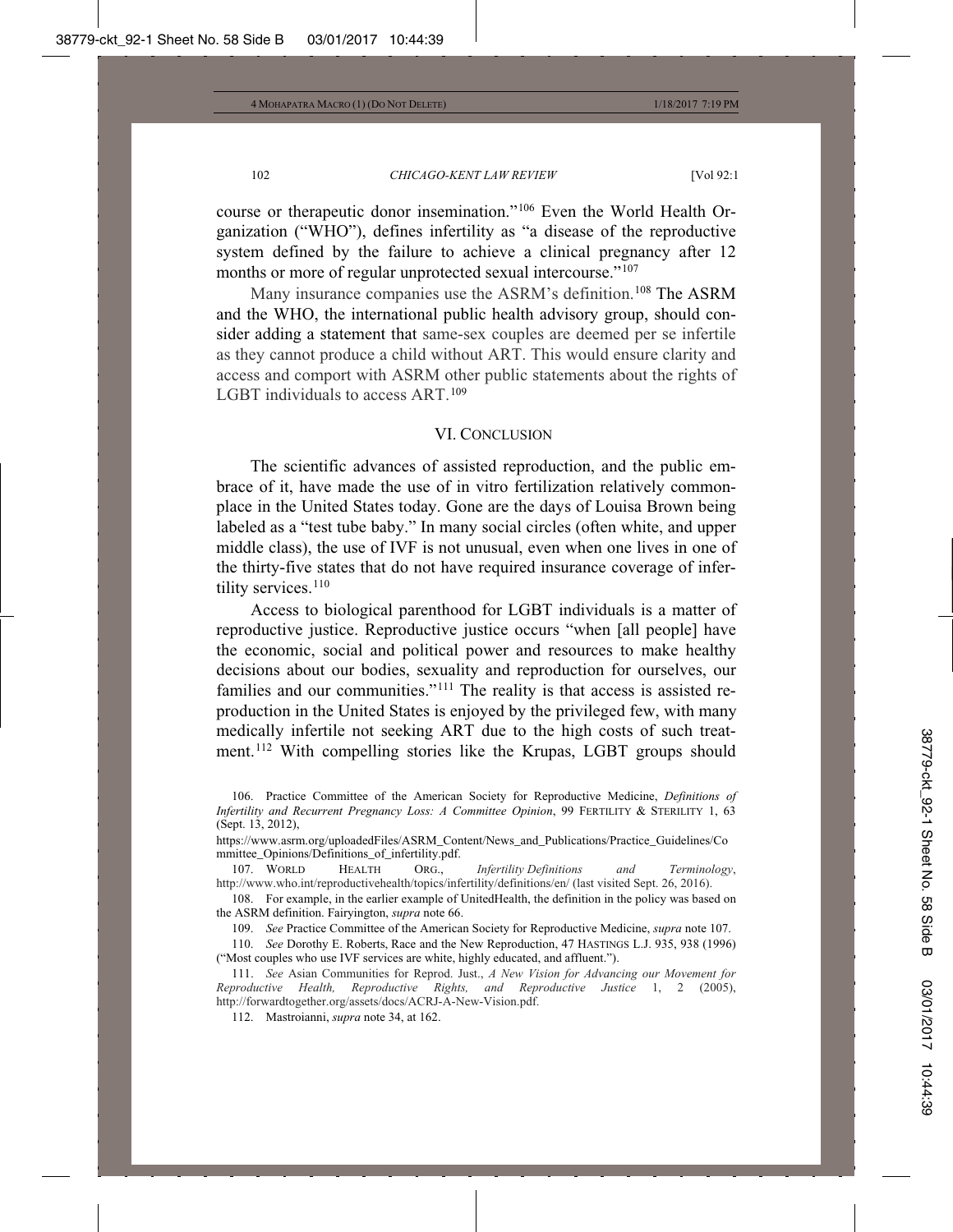band together with infertility advocates such as RESOLVE to build a coalition to increase access and decrease cost of ART. This Article began by describing how the *Obergefell* decision emphasized parenthood by LGBT couples and how some couples are now demanding equal rights in ART. Then, I highlighted state differences in coverage for ART and varying state legal stances on surrogacy. This shows how difficult it is for a LGBT couple to navigate their eligibility for ART or surrogacy services. Of course, as I noted, the biggest determination of who accesses ART is the size of one's bank account. I have outlined some suggestions about how to increase access to ART for LGBT couples by changing definitions to allow LGBT couples to have the same privileges as heterosexual couples. However, this is not enough. ART coverage in the United States is still far too limited. It is not true equity when only the rich can access these services. All insurance companies should have to cover ART services. I realize that this is a tough sell, when insurance coverage in general with the ACA is such a political hot button issue. However, the road to marriage equality was tough and full of early setbacks.<sup>113</sup> With the dogged determination of LGBT community groups, marriage equity was achieved.

If there is a desire for ART equity, LGBT activists could similar push for increased, not just equal, coverage. Insurance coverage greatly increases who will actually have a chance to be a biological parent, if they are medically infertile (such as someone that has a biological cause for infertility) or per se infertile (such as in the case of an LGBT individual). One way to increase access to ART is to push for lower costs for ART. This would allow a more diverse group of people to use it. The Economist recently published a story entitled "An Arm and a Leg for a Fertilised Egg," which outlines current efforts to make IVF cheaper.<sup>114</sup> Cheaper IVF would reduce the cost of surrogacy, so it would help same-sex couples of both genders, as well as heterosexual couples.

It is important to recognize that all individuals, whether LGBT or not, should have access to biological parenthood, not just the ones who can afford it.115 Blacks access ART at levels much lower than whites, although

113. Laurence H. Tribe & Joshua Matz, *The Constitutional Inevitability of Same-Sex Marriage*, 71 MD. L. REV. 471, 472 (2012).

<sup>114.</sup> *An Arm and a Leg for a Fertilised Egg*, ECONOMIST (Aug. 27, 2016),

http://www.economist.com/news/briefing/21705676-doctors-have-spent-decades-trying-make-ivfmore-effective-now-they-are-trying-make-it.

<sup>115.</sup> Laura Nixon, *The Right to (Trans) Parent: A Reproductive Justice Approach to Reproductive Rights, Fertility, and Family-Building Issues Facing Transgender People*, 20 WM.&MARY J. WOMEN & L. 73, 82 (2013).